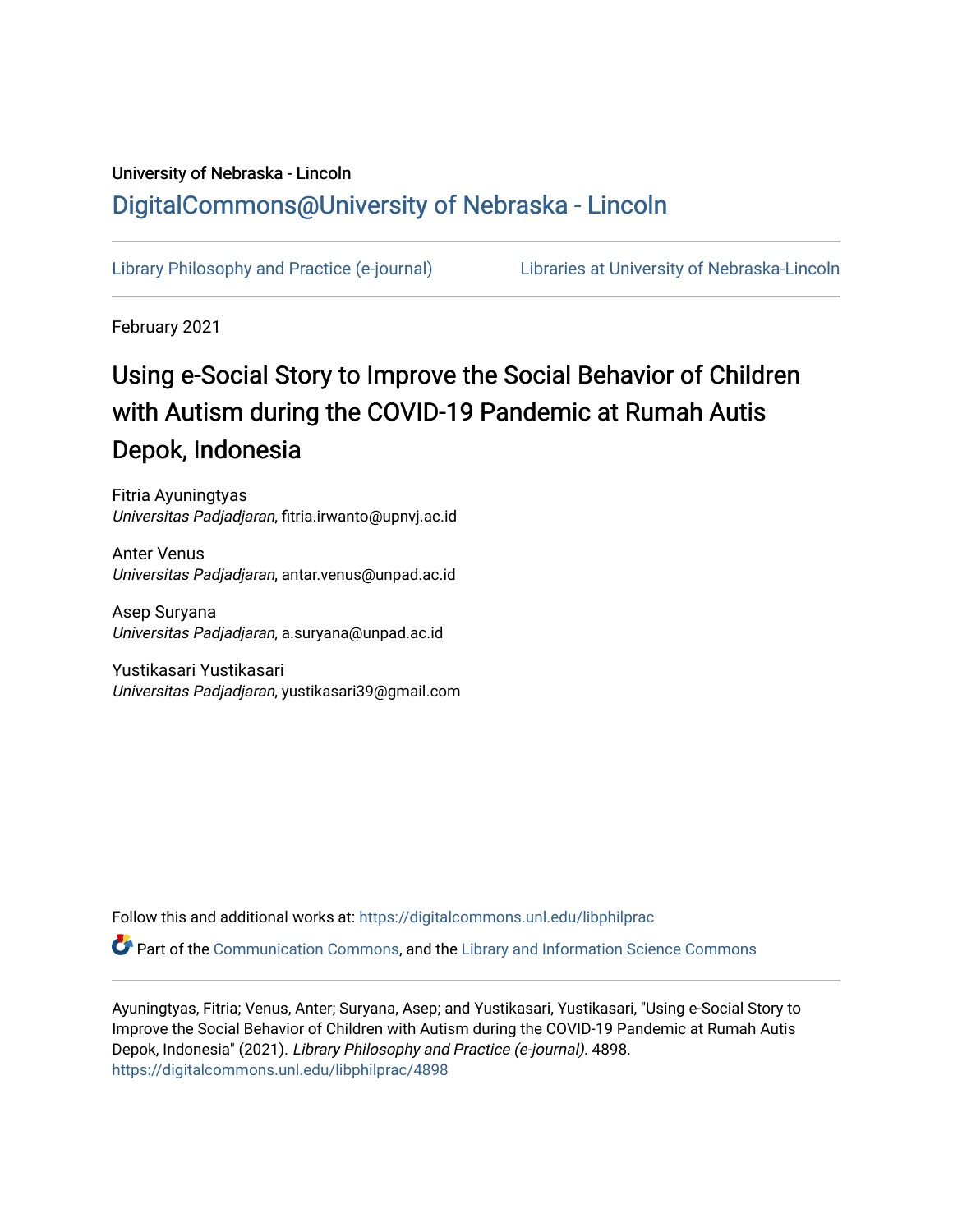# **Using e-Social Story to Improve the Social Behavior of Children with Autism during the COVID-19 Pandemic at Rumah Autis Depok, Indonesia**

**Fitria Ayuningtyas\*<sup>1</sup> , Anter Venus<sup>2</sup> , Asep Suryana<sup>3</sup> , Yustikasari<sup>4</sup>**

<sup>1</sup>Doctoral Candidate, Faculty of Communication, Universitas Padjadjaran, Bandung and Assistant Professor, Faculty of Social and Political Sciences, Universitas Pembangunan Nasional Veteran Jakarta

<sup>2</sup>Associate Professor, Faculty of Communication, Universitas Padjadjaran, Bandung.

<sup>3</sup>Associate Professor, Faculty of Communication, Universitas Padjadjaran, Bandung.

<sup>4</sup>Associate Professor, Faculty of Communication, Universitas Padjadjaran, Bandung.

Correspondence:

\*fitria18006@mail.unpad.ac.id cc fitria.irwanto@upnvj.ac.id.

# **ABSTRACT**

Children with autism have difficulties in social skills and communication skills. But fortunately, currently, there are many ways developed by experts to help children with autism so that they are expected to grow and develop better, among them are social stories. Due to the COVID-19 pandemic, all public places closed by governments are no exception to schools. The COVID-19 pandemic is a heavy blow for children with autism, including family. They are very vulnerable to learning and emotional disorders because therapy services have stopped and distance learning is difficult for them. The purpose of this research is to find out how the use of e-Social Story to improve the social behavior of children with autism during the COVID-19 Pandemic at Rumah Autis Depok, Indonesia. The method of this research is qualitative descriptive research. The result of this research indicated that one of the learning styles of children with autism is a visual learner, in which children understand something they see. Using an e-social story is believed to improve the social behavior and developing independence of children with autism.

**Keywords:** e-Social Story, COVID-19, Children with Autism, Social Behavior.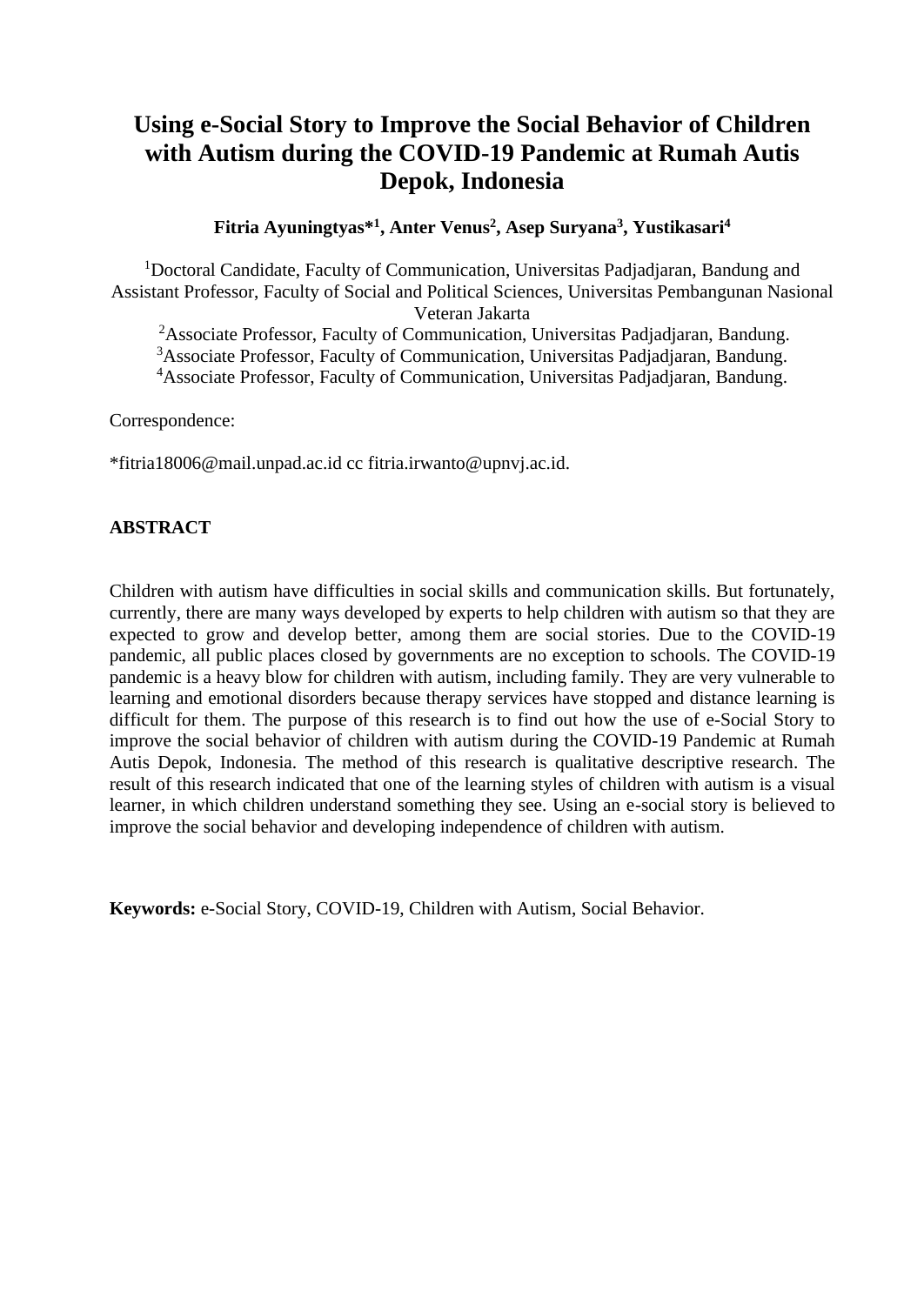## **Introduction**

Communication is one of the important things in our life but children with autism, have very severe disorders in the aspect of communication. Autism was first described by Leo Kanner in 1943 as a developmental disease, present from birth in which reciprocal social behavior, language, and communication are impaired and patients display restricted interest and repetitive behavior (Zimmerman, 2008).

Autism is a developmental disorder that affects several important aspects of how children see the world and learn from their experiences. Social dysfunction and unusual response are two essential characteristics of this syndrome (Yuwono, 2012). Autism is a complex developmental disability that typically appears during the first three years of life and affects a person's ability to communicate and interact with others. Autism is defined by a certain set of behaviors and is a 'spectrum disorder' that affects individuals differently and to varying degrees (Autism-Society, 2019).

Scholars who are interested in methods to cope with Autism Spectrum Disorder (ASD) can adopt recent technology-rich implementations to ameliorate the instructional atmosphere. In the Diagnostic and Statistical Manual of Mental Disorders, ASD is defined as a neurodevelopmental disorder marked by deficits in the areas of social communication and other cognitive and motor behaviors (American Psychiatric Association, 2012) (Sani-Bozkurt, Vuran, & Akbulut, 2017).

Children with autism have difficulties in social skills and communication skills. But fortunately, currently, there are many ways developed by experts to help children with autism so that they are expected to grow and develop better, among them are social stories. A social story is a form of communication using visual aids. This social story was developed in 1991 by Dr. Carol Gray, a teacher for children with special needs specialist for children with autism. She is also a Doctor in education and a researcher who studies the social skills and behavior of children with autism (Yulianty, 2020).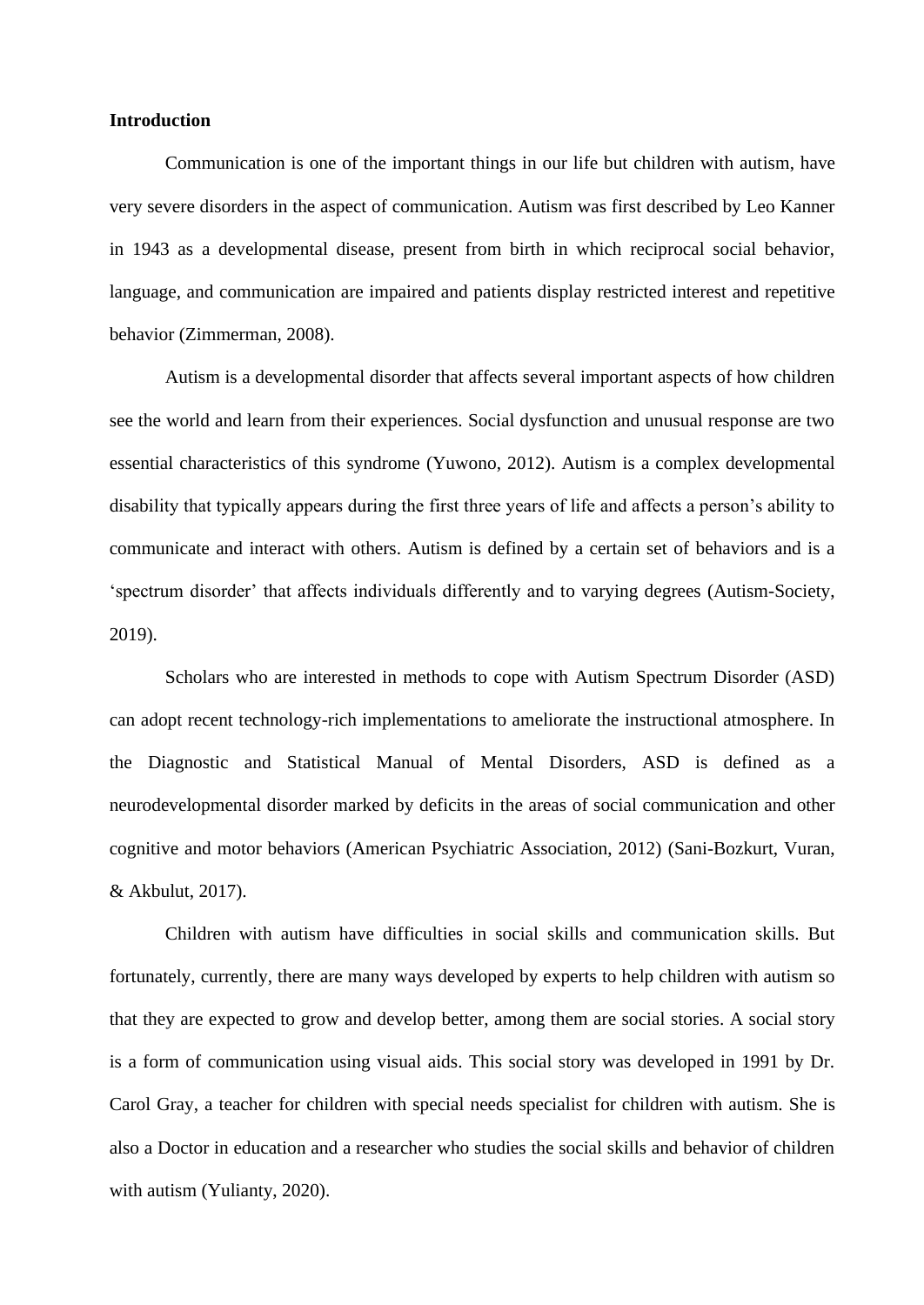Due to the COVID-19 pandemic, all public places closed by governments are no exception to schools. All schools finally decide to use distance learning; therefore, they can keep learning even at home. Study at home requires strict supervision from parents. Learning from home for normal children is quite difficult, especially for children with autism.

The COVID-19 outbreak has launched into a health care crisis in the world. This COVID-19 outbreak is impacting families, schools, and communities in unprecedented ways. During this unfortunate time, under completely new and certainly not ideal conditions, we have to address the many needs of the students, including nutrition, physical and mental health, internet access, and online learning options accessibility (National Center for Learning Disabilities, 2020).

Indonesia reported the first possible community transmission of the novel coronavirus (COVID-19) disease in the country on March 2, 2020, after a citizen with no link to certain confirmed cases or travel history to affected countries tested positive for the virus (Ruvic, 2020). Public services, one of which is the school, closed on March 13, 2020.

The COVID-19 pandemic is a heavy blow for children with special needs, including family. Children with special needs, especially children with autism, are very vulnerable to learning and emotional disorders because therapy services have stopped and distance learning is difficult for them.

Based on the explanation above, the purpose of this research is to find out how the use of e-Social Story to Improve the Social Behavior of Children with Autism during the COVID-19 Pandemic at Rumah Autis Depok, Indonesia.

#### **Literature Review**

#### **Autism**

Autism is a complex developmental disability that is typically manifested during the first three years of life and is believed to be the result of a neurological disorder that affects the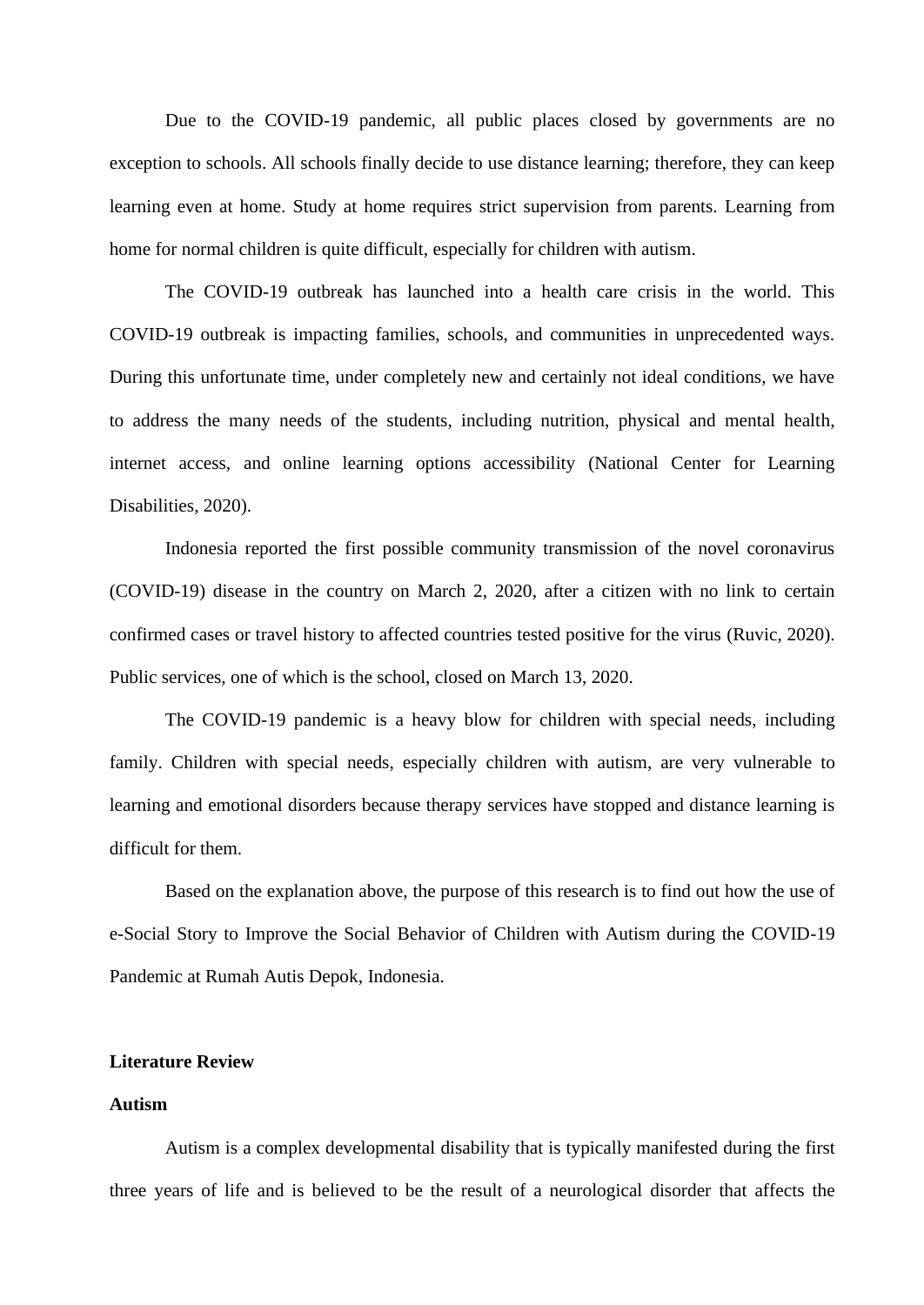normal functioning of the brain, impacting development in the areas of social interaction and communication skills (Autism Society of America, 2008a) (See, 2011). Parents are usually the first to notice unusual behaviors in their child. In some cases, the baby seems different from birth, unresponsive to people, or focusing intently on one item for a long time. The first signs of autism can also appear in children who seem to have been developing normally. When an engaging, babbling toddler suddenly becomes silent, withdrawn, self-abusive, or indifferent to social overtures, something must be wrong (See, 2006) (See, 2011).

Autism knows no racial, ethnic, social boundaries, family income, lifestyle, or educational levels and can affect any family, and any child. Although the overall incidence of autism is consistent around the globe, it is four times more prevalent in boys than in girls (Lord & Bishop, 2010; Autism Society of America, 2008b) (See, 2011).

#### **Social Story**

Social stories are brief, individualized short stories that describe a social situation and provide specific behavioral response cues (e.g., appropriate social responses within a defined context) through visual supports and text (Gray, 1998). A social story provides instruction regarding who, what, when, where, and why of a social situation (Atwood, 1998; Gray, 1998; Gray & Garrand, 1993; Lorimer, Simpson, Myles, & Ganz, 2002). Thus, a social story helps ensure a child's accurate understanding of social information for a given setting (Gray, 1998) and provides "how-to" instruction for initiating, responding to, and maintaining appropriate social interactions (Sansosti, Powell-Smith, & Kincaid, 2004). To date, research on the relative effectiveness of social story interventions used with children with ASD is scant (Sansosti & Powell-Smith, 2006).

The social story format may be an approach that can be used to establish rules or routines for particular social situations (Scattone et al., 2002). Furthermore, traditional social skill instruction (e.g., modeling and role play) may be perceived as aversive for the individual with AS due to the highly social nature of its presentation. By presenting social skill materials in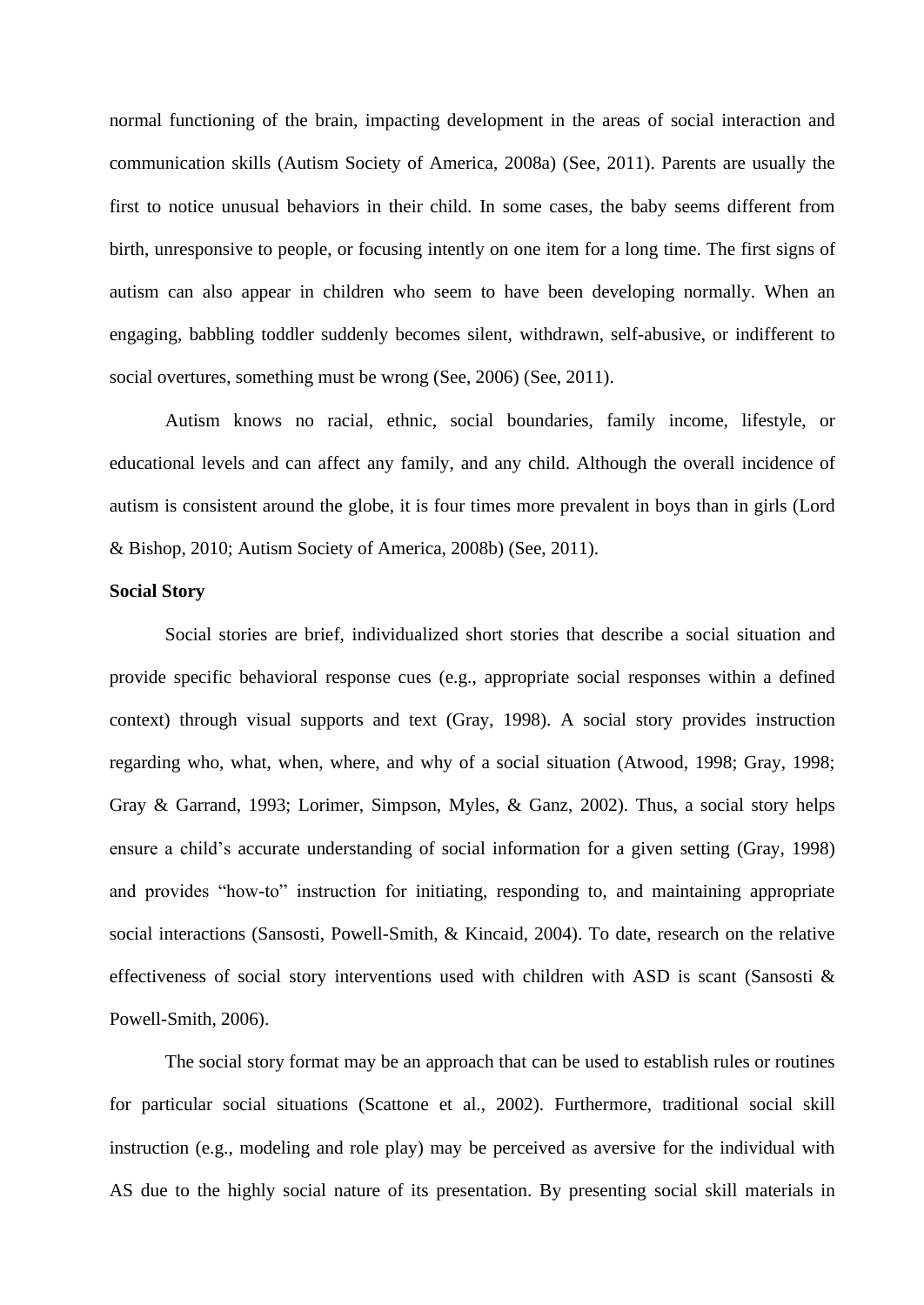writing (as opposed to verbal instruction), teachers may render the learning of new skills less aversive and provide the individual with skills that are commensurate with his or her learning style (Sansosti & Powell-Smith, 2006).

Social stories are suggestions to help children with autism better understand the various conditions or situations that arise when communicating with others so that they can interact effectively and behave as they should (Yulianty, 2020). Due to the COVID-19 pandemic, the social story becomes the e-social story. Not presented manually but through other media such as WhatsApp, google classroom, zoom, telegram, or other media.

## **Methods**

Qualitative data deals with meanings, whereas quantitative data deals with numbers. This does have implications for analysis, for the way we analyze meanings is through conceptualization, whereas the way we analyze numbers is through statistics and mathematics. In qualitative research, inquirers employ theory as a broad explanation much like in quantitative research, such as in ethnographies. It may also be a theoretical lens or perspective that raises questions related to gender, class, or race, or some combination. The theory also appears as an endpoint of a qualitative study, a generated theory, a pattern, or a generalization that emerges inductively from data collection and analysis (Creswell, 2016).

A simple definition of qualitative is an interpretive study involving many methods of studying research issues. The use of these various methods is often referred to as triangulation. It means that the researcher gained a comprehensive understanding of the phenomenon investigated (Mulyana, 2018).

Qualitative and descriptive research methods have been very common procedures for researching many disciplines, including education, psychology, and social sciences. This research using a qualitative descriptive approach. This type of qualitative descriptive research used in this research is by utilizing qualitative data and described descriptively. This type of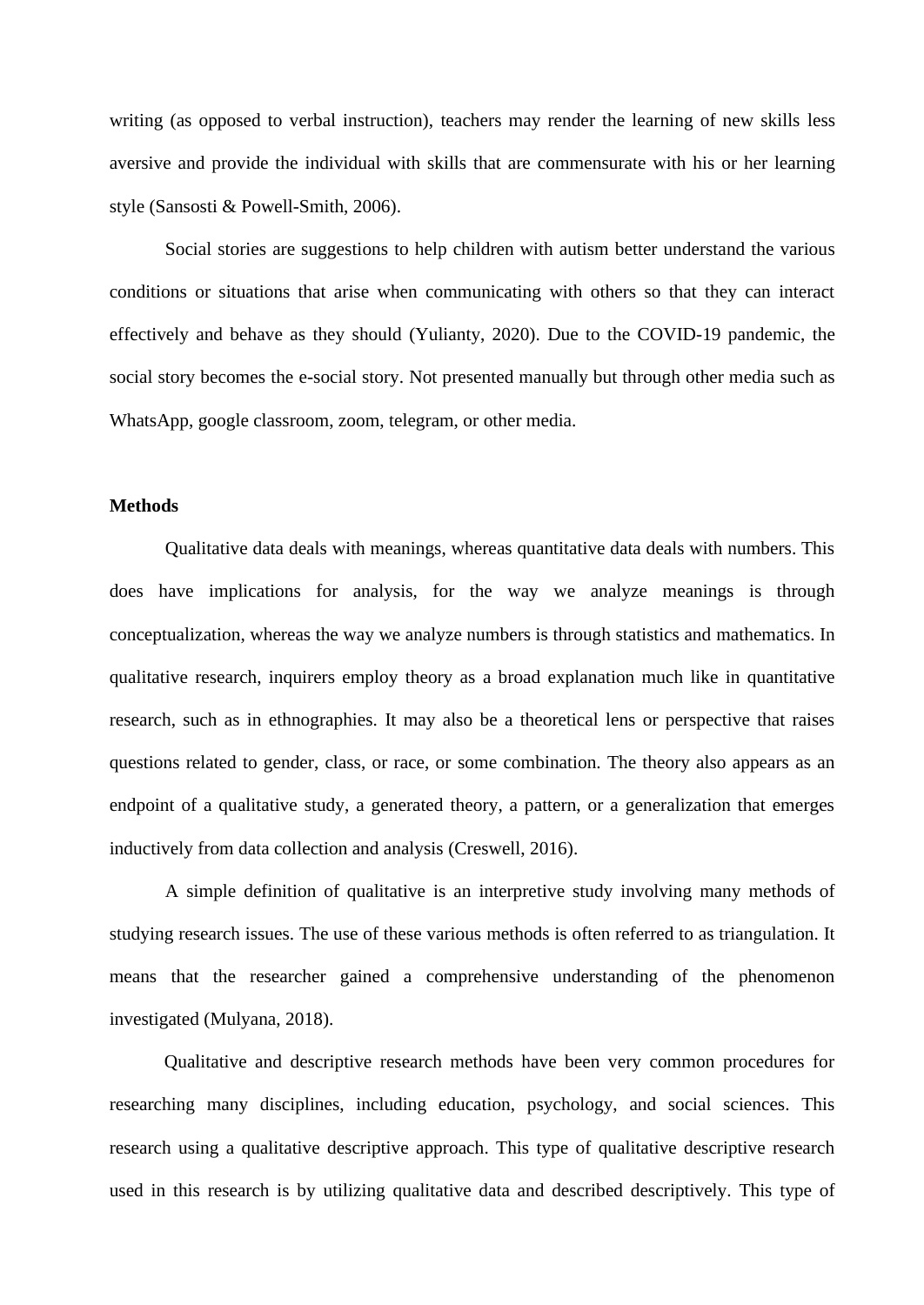qualitative descriptive research is often used to analyze social events, phenomena, or circumstances. In other words, this research uses research techniques that combine descriptive and qualitative research. The findings found by the author will later be presented as they are found in the research. So that there is a complete picture of the social situation or it is intended for exploration and clarification of the phenomena that exist in the social environment (Nassaji, 2015).

#### **Research Object**

The subjects in this research were volunteers, namely teachers and parents at Rumah Autis Depok because to be able to learn more about how the effectiveness of using e-social stories to improve the social behavior of children with autism during the COVID-19 Pandemic at Rumah Autis Depok, Indonesia.

The research subjects were used in this research because those who well know about children with autism at Rumah Autis Depok and can provide as much information as possible with the focus of research about the e-social story at Rumah Autis Depok. This subject was chosen by purposive sampling. Purposive sampling is a data source sampling technique with certain considerations". The reason for using the Purposive Sampling technique is that not all samples have criteria that fit the phenomenon of this research. Therefore, the researcher chooses the Purposive Sampling technique that sets out certain considerations or criteria that must be met (Sugiyono, 2016). Moleong defined that an informant is a person who is useful to provide information about all matters related to the research problem. So, an informant must have a lot of knowledge and background of this research (Moleong, 2009).

The criteria set by the researcher as informants in this research are:

a. Teachers at Rumah Autis Depok, they called as a volunteer. Volunteers know well about children with autism and their families (parents) and have worked at Rumah Autis Depok for at least two years.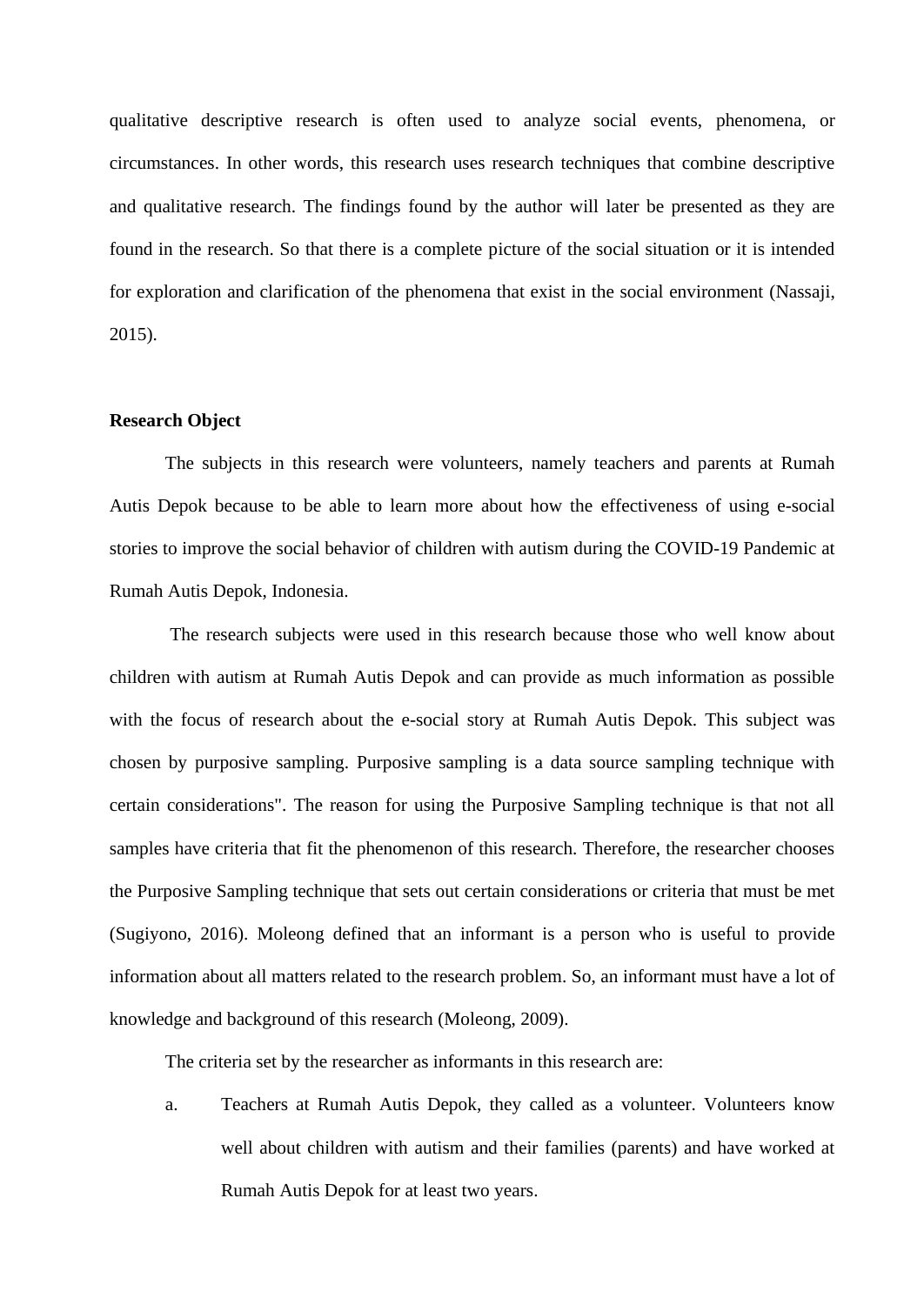b. Parents of children with autism. The researchers set criteria for children with autism that researchers set the criteria for the family or parents.

The data of selected informants as follows:

| N <sub>0</sub> | Name of<br><b>Informants</b>                                   | <b>Position</b>                         | <b>Year of Entry at Rumah</b><br><b>Autis Depok</b> |
|----------------|----------------------------------------------------------------|-----------------------------------------|-----------------------------------------------------|
| 1.             | Mr. Suyono (55 years)<br>old)                                  | the Branch Head of Rumah<br>Autis Depok | 2015                                                |
| 2.             | Ms. Larissa Almira<br>Arras (24 years old)                     | Teacher                                 | 2018                                                |
| 3.             | Ms. Ririn Riantika (21<br>years old)                           | Teacher                                 | 2017                                                |
| 4.             | Ms. Kaifa Nurussama<br>$(24 \text{ years old})$                | Teacher                                 | 2018                                                |
| 5.             | Mrs. Antie Nurul Ulfa<br>(Mother of Haikal $-10$<br>years old) | Parent                                  | 2018                                                |
| 6.             | Mrs. Ermina Yusmaini<br>(Mother of Aan $-14$ )<br>years old)   | Parent                                  | 2013                                                |

**Table 1. List of Selected Informant (s)**

*Source: The interview results with each informant on July 7, 2020.*

# **Data Analysis**

Data analysis as per Patton is processing to arrange about data sequence, organize to some pattern, category, and the discussion unit basic as stated by Moleong (2004) (Ayuningtyas & Uljanatunnisa, 2019). The data analysis process started with all existing data from various sources, such as in-depth interviews, field observation, and literature study. In the qualitative method, data can be collected from various sources by using various data collection techniques (triangulation data). Miles and Huberman (1984) stated that activity to data analysis there are three steps namely data reduction, data display, and conclusion in Sugiyono (2008) (Ayuningtyas & Uljanatunnisa, 2019).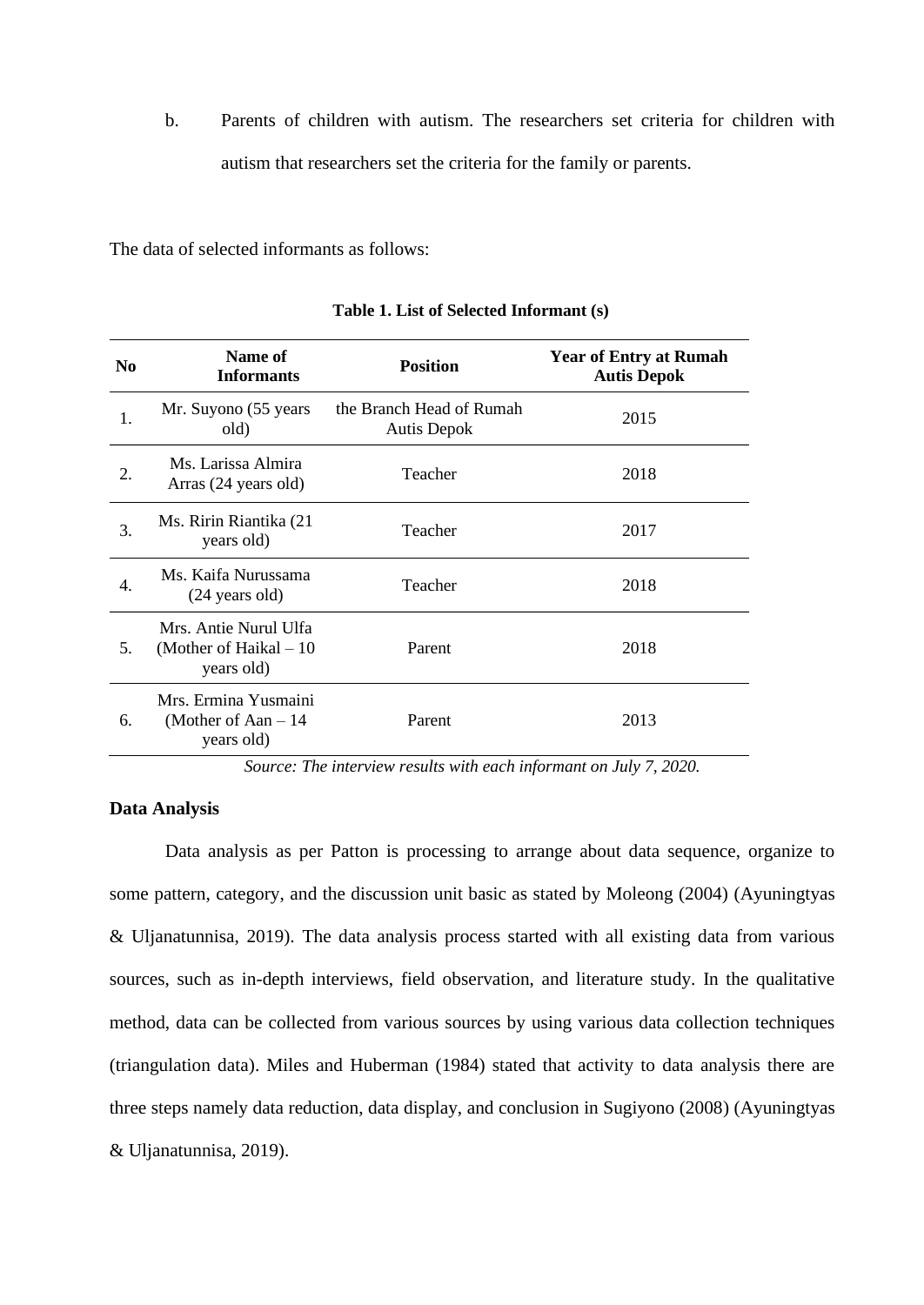

#### **Figure 1. Miles and Huberman's Interactive Model**

(Ayuningtyas & Uljanatunnisa, 2019)

# **Results and Discussion**

#### **Results**

Rumah Autis Depok is one of the Rumah Autism' branch on behalf of Yayasan Cahaya Keluarga Fitrah, is a social institution that was established to bridge the need for therapy sites and schools for children with autism and the children with special needs from low-income families at affordable costs or even free of charge (Rumah Autis, 2019).

| N <sub>0</sub> | Name of<br><b>Services</b>                           | <b>Range of</b><br>Age | Number of<br><b>Classroom</b> | <b>Children in the</b> Therapist/Teacher | <b>Remarks</b>                                                       |
|----------------|------------------------------------------------------|------------------------|-------------------------------|------------------------------------------|----------------------------------------------------------------------|
| 1.             | <b>Therapy</b>                                       | Various age            | One child                     | Therapist                                | Usually called one<br>on one. One<br>therapist handles one<br>child. |
| 2.             | Sekolah<br>Kemandirian<br><b>Fungsional</b><br>(SKF) | $1-17$ years<br>old    | 4-7 Children<br>(maximum)     | Teacher                                  | Each class has two<br>teachers.                                      |
| 3.             | Transition<br><b>Class</b>                           | Various age            | 3-6 Children<br>(maximum)     | Teacher                                  | Each class has two<br>teachers.                                      |

**Table 2. The Services Provided by Rumah Autis Depok, Indonesia**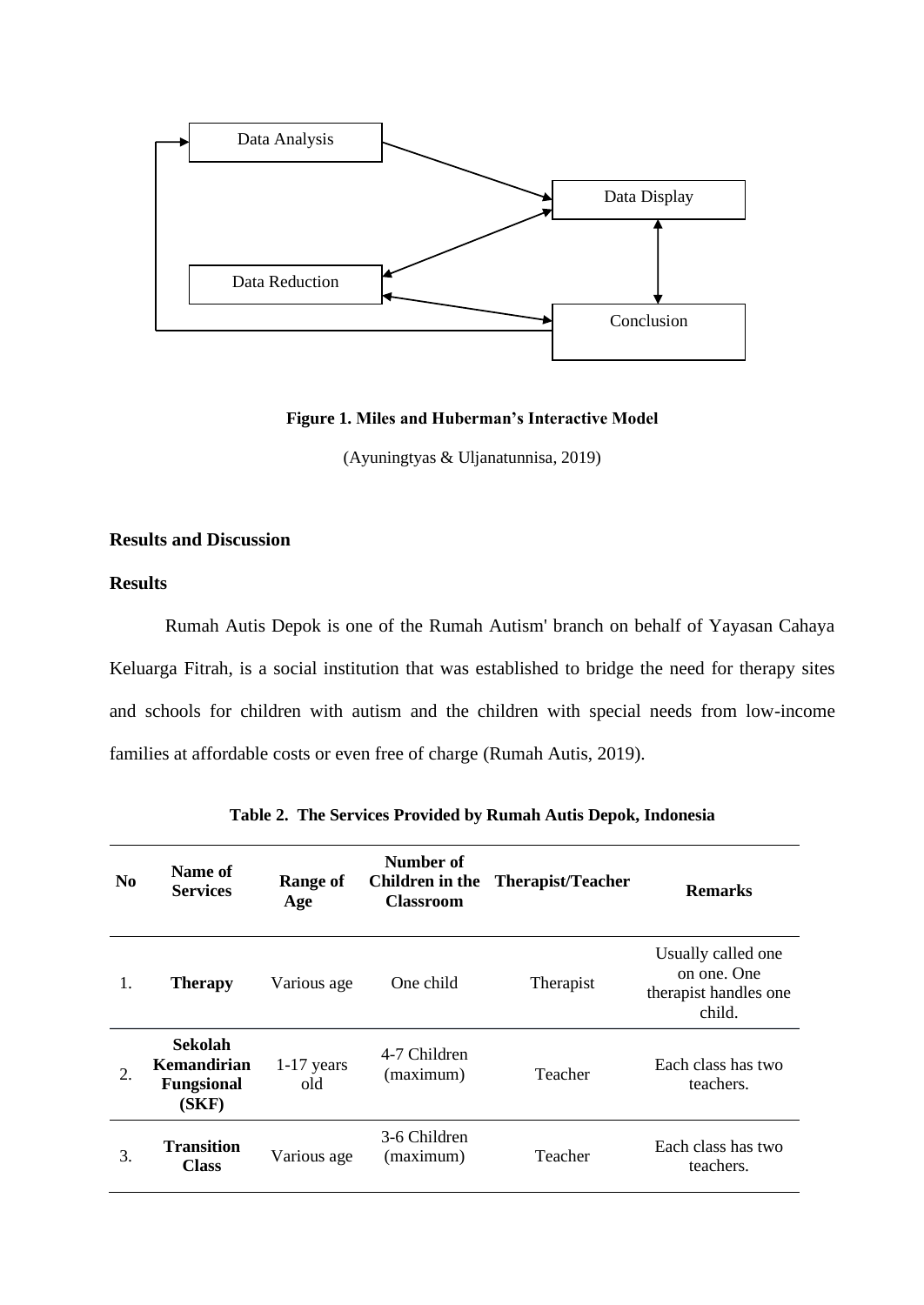## *Source: The interview results with the Branch Head of Rumah Autis Depok, Indonesia, Mr. Suyono on January 2, 2020.*

The number of children with autism who attend schools in all branches of Rumah Autis is quite diverse, the diagnosis is not only children with autism, but some have Down syndrome, Speech delay, ADHD (Attention Deficit Hyperactivity Disorder), cerebral palsy, so forth. But the most numerous are children diagnosed with autism.

The COVID-19 is a newly discovered type of coronavirus. The new virus and the diseases it causes were not known before the outbreak in Wuhan, China, in December 2019. The COVID -19 is now a pandemic that has occurred in almost all countries, including Indonesia.

The COVID-19 pandemic has indeed limited human space. The COVID-19 paralyzes all existing activities, one of which is in the education sector. The existence of the COVID-19 outbreak has hampered teaching and learning activities that usually take place face-to-face, which are carried out online or remotely. Almost all levels of education decide to learn distance online. So that automatically requires teachers to be creative and innovative during this COVID-19 pandemic. Even normal children experience significant obstacles in participating in distance learning online, especially for children with autism. The role of parents and family is needed.

So that the Minister of Education and Culture of the Republic, Mr. Nadiem Makarim issued Circular Letter Number 4 of 2020 concerning Implementation of Education Policies in an Emergency for the Spread of the COVID-19, which explained that the learning process was carried out at home through online learning to provide meaningful learning experiences to students (Ruvic, 2020).

Through this online learning, it is enough to help the world of education in Indonesia during the COVID-19 pandemic situation. In online learning like this one can take advantage of information technology such as WhatsApp, google classroom, zoom, telegram, or other media.

The Ministry of Education and Culture has regulated policies through the Ministry of Education's Circular Number 4 of 2020 which contains four things. The strategy promoted by the Ministry of Education and Culture is as follows: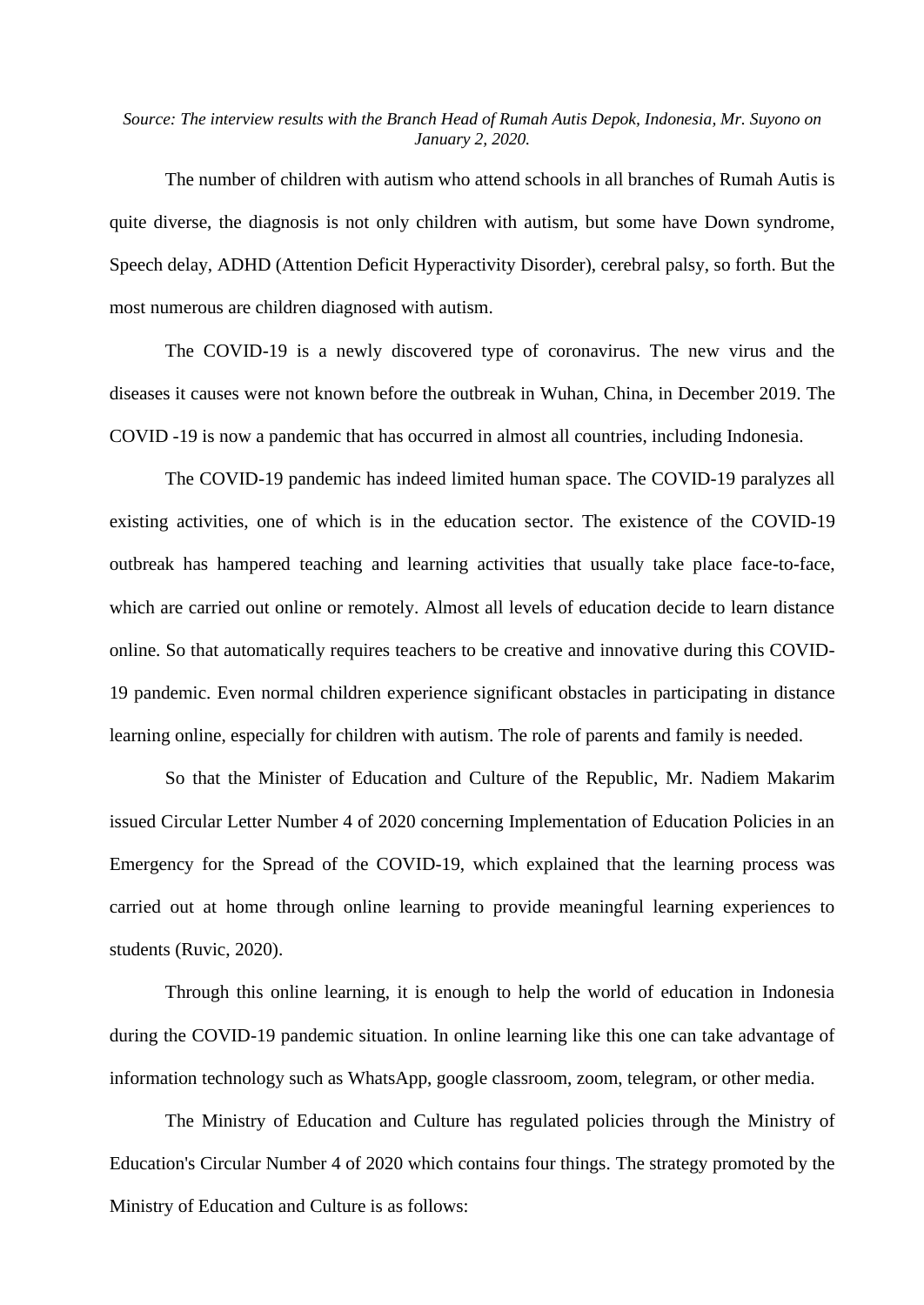1. Online learning, both interactive and non-interactive.

Teachers must provide education to students about life skills, namely education that is contextual by the conditions of their respective homes, especially the understanding of the COVID-19, regarding its characteristics, how to avoid it, and how to prevent someone from being infected.

2. Home learning must be adapted to the interests and conditions of each student.

For teachers, the tasks given to students do not have to be assessed as usual in school, but the assessment is more qualitative in nature which motivates the children.

Through online learning, teachers are required to be creative and innovative in determining learning strategies so that learning objectives can be achieved. Besides, teachers must design online learning by utilizing appropriate media. That way, online learning will provide wider opportunities for students to explore the material being taught.

The existence of distance learning or learning from home during the COVID-19 pandemic has proven to make parents and teachers try to adapt to using technology. The COVID-19 pandemic is a heavy blow for children with special needs, including family. Children with special needs, especially children with autism, are very vulnerable to learning and emotional disorders because therapy services have stopped and distance learning is difficult for them. Accompanied by parents, distance learning for children with autism during the COVID-19 pandemic is focused on life skills, namely training and developing their independence, not just academic achievements. This focus on developing independence aims to reduce dependence on children with autism on others.

According to Lakshita (2012: 58-59), one of the learning styles of children with autism is a visual learner, in which children understand something they see (Salam & Widajati, 2017). This learning style is used as a reference in planning and implementing interventions. There are two possible ways of visual learning, one of which is sign language as the most common and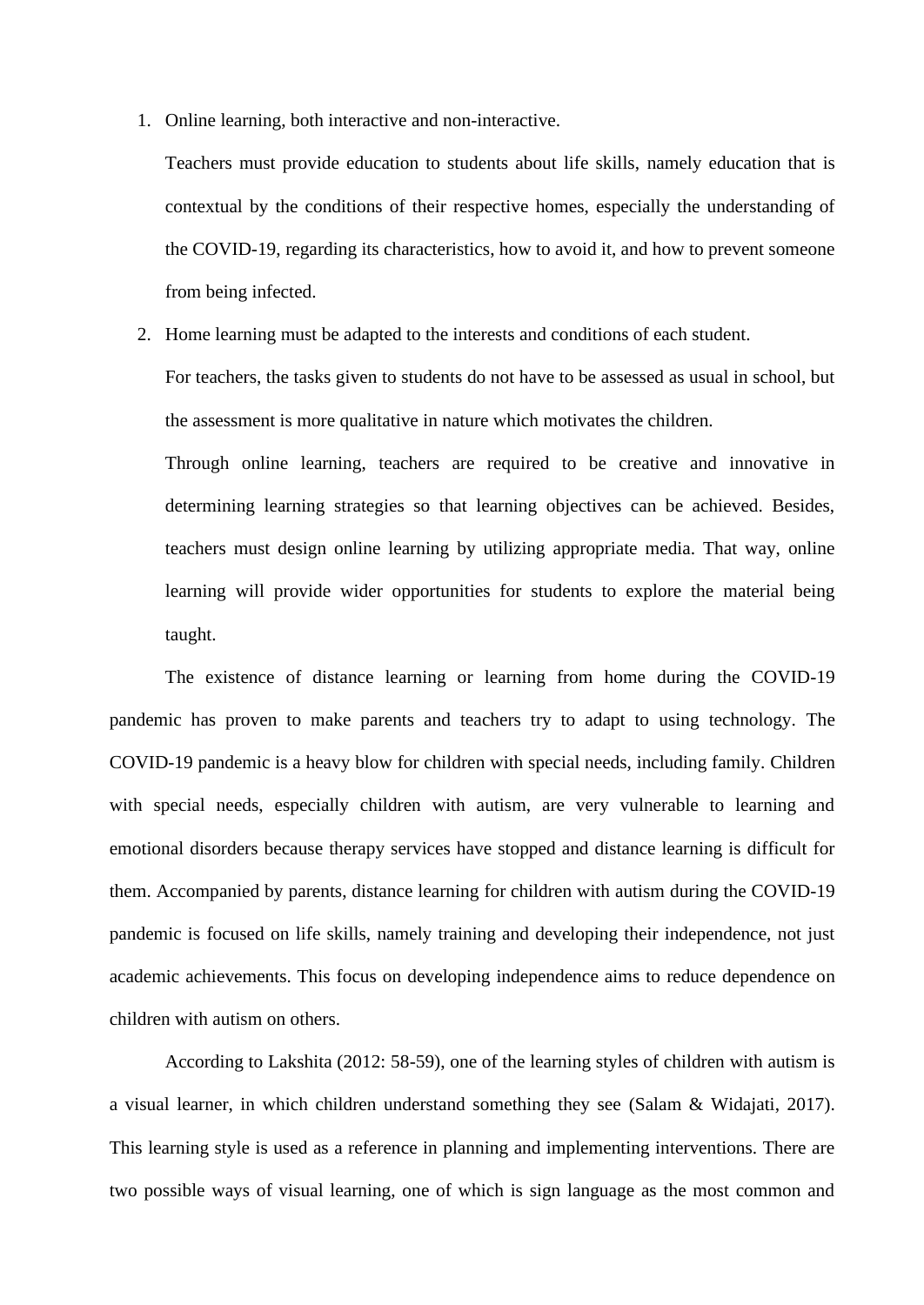easy one. The second and newest way that the children will use in learning is visual communication (PECS and social story). It is essential to showing the teachers about focusing on nonverbal communication for children with autism. This is grounded by the significance of choosing ways of communication in the learning process so that learning activities will achieve their objectives effectively and efficiently.

But in this research, researchers focused their research using the storytelling method with social stories. According to Hidayat (Rahayu, 2013: 80), storytelling is an activity of telling something that tells about an act, experience, or event that happened or made up. Meanwhile, a social story was chosen because it contained a visual element that was by the learning style of children with autism. The implication of the method of telling stories with social stories is that besides being able to develop speaking skills of children with autism, the method of telling stories with social stories can also develop children's vocabulary and self-confidence. Besides, children's language skills, concentration, and creativity can also be developed through storytelling methods with social stories (Salam & Widajati, 2017). Using the e-social story is believed to improve the social behavior and developing independence of children with autism.

A social story is explaining everything by telling us how to do a skill. For example: how to queue at the supermarket, how to use public toilets and so on. However, social stories are not just telling, we have to provide social stories as a visual representation of what will happen and we make it into stages that the child must do. What should not be forgotten is that after the child can practice it for us, it must be given a reward at the end so that the results are maximum. The smaller the age of the child, the story must be made simple. The more mature the story is made complex. Social stories must also use positive and constructive words and must be accompanied by pictures or visuals so that they are easily understood quickly by children.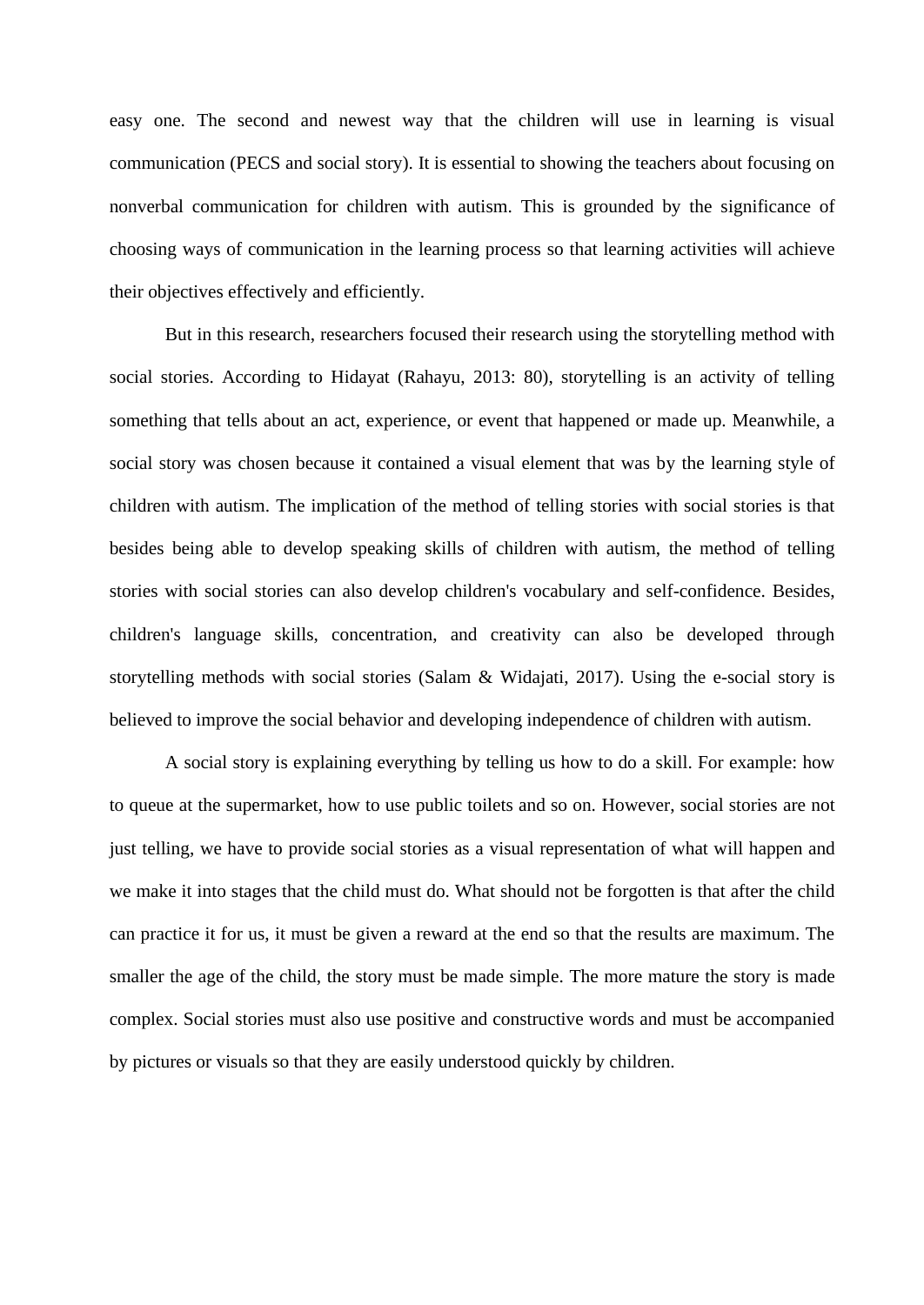The social story stages are as follows:

- 1. Tell the story. Tell the children about an activity that will be done several times. Don't just do it once, because you have to say something to children with autism especially about new things so that they can understand it.
- 2. Practice. Then practice what is in the social story, so that children can understand more.
- 3. Give reinforcement in the form of rewards. If you can do what is in the social story well, then the children must be given reinforcement in the form of rewards. The type of reward can be adjusted according to the condition of each child. For children who are on a diet, for example, they can be given toys or stationery and so on.

The advantages of the social story have been felt by those who have often involved children with autism such as teachers, therapists, and their families. Through social story in this case e-social story can help children learn to care more about themselves and learn social skills. The e-social story also helping children with autism to understand their behavior. Sometimes, children with autism cannot understand their own emotions. The e-social story can help children with autism to understand their emotions such as anger, sadness, happiness, and so on.

Helping children with autism more easily cope with the various changes that occur in their daily lives, for example, when a teacher close to them dies. Through social stories, children with autism are taught and accustomed to more easily cope with these changes. The e-social story also is an intervention tool for special behavior so that children can behave appropriately in special situations.

Another advantage of a social story is helping children with autism increase their strength to those who have behaved well and are willing to follow orders. Stories through social stories reinforce the behavior of children with autism.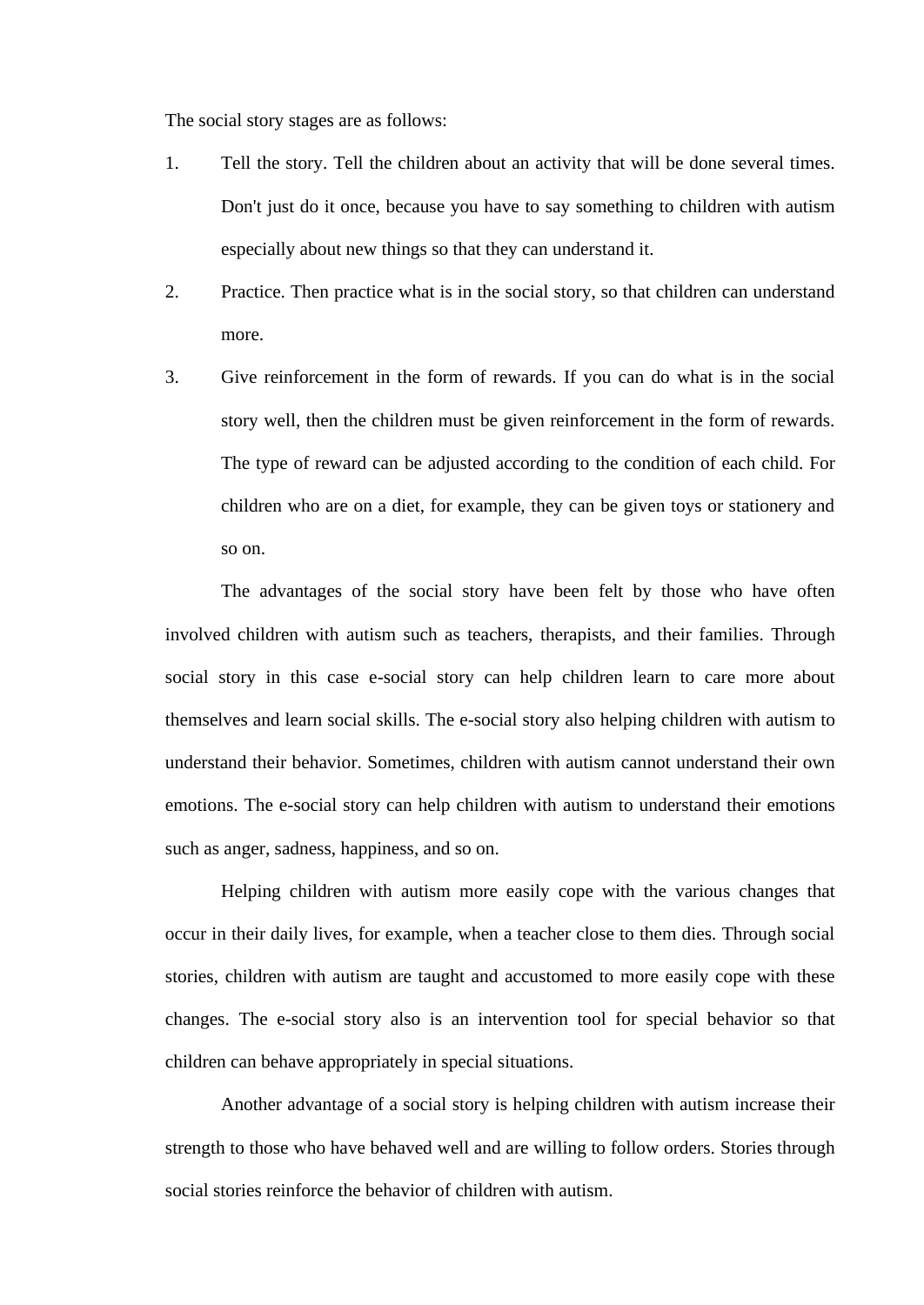

**Figure 2. Various Images of e-Social Stories**

# **Conclusion**

Autism is a complex developmental disability that is typically manifested during the first three years of life and is believed to be the result of a neurological disorder that affects the normal functioning of the brain, impacting development in the areas of social interaction and communication skills. Autism knows no racial, ethnic, social boundaries, family income, lifestyle, or educational levels and can affect any family, and any child. The existence of distance learning or learning from home during the COVID-19 pandemic has proven to make parents and teachers try to adapt to using technology. The COVID-19 pandemic is a heavy blow for children with special needs, including family. Children with special needs, especially children with autism, are very vulnerable to learning and emotional disorders because therapy services have stopped and distance learning is difficult for them. This focus on developing independence aims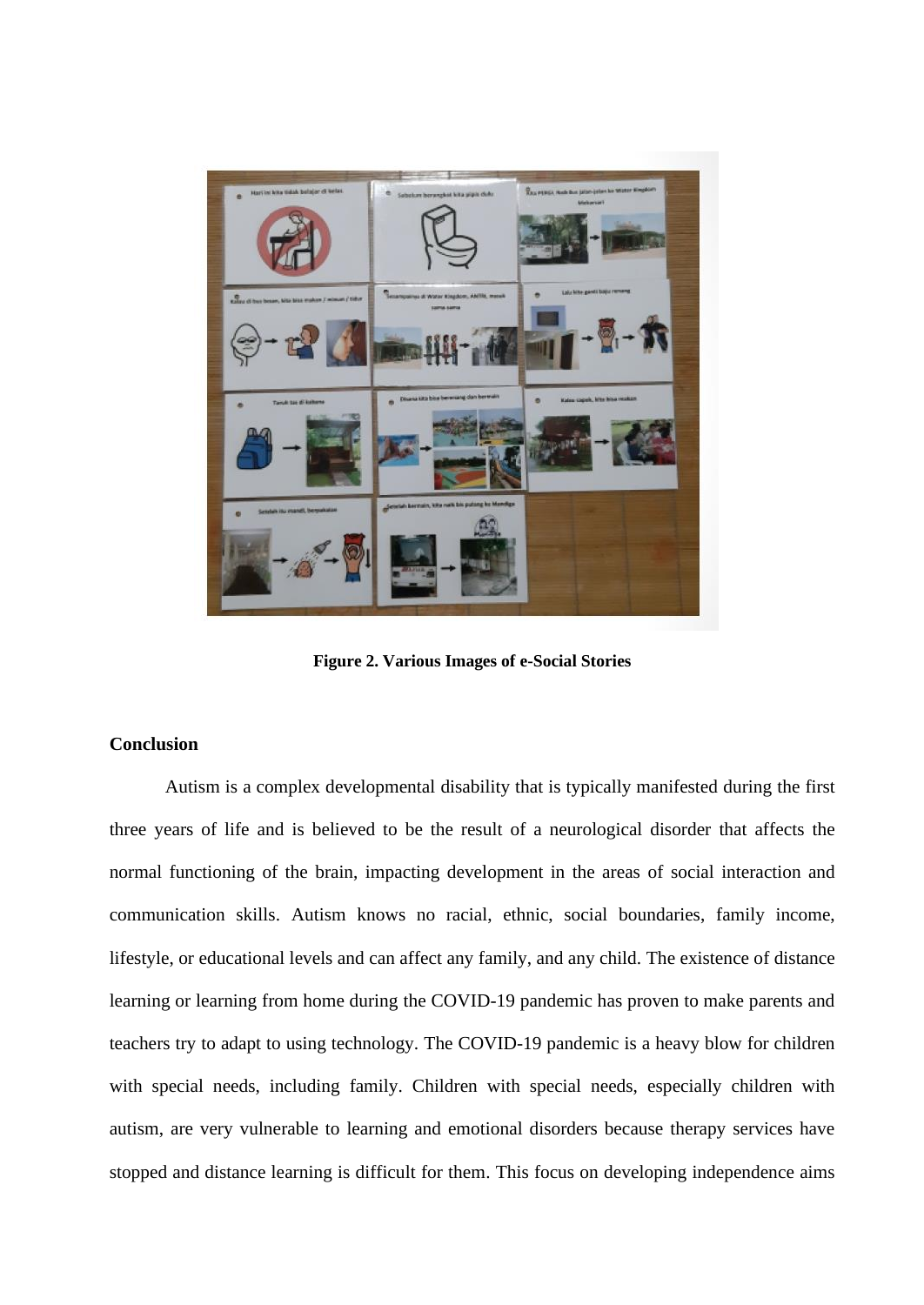to reduce dependence on children with autism on others. One of the learning styles of children with autism is a visual learner, in which children understand something they see. Using an esocial story is believed to improve the social behavior and developing independence of children with autism.

#### **Acknowledgments**

The authors would like to thank all those who participated in this research and express gratitude to Universitas Padjadjaran and Universitas Pembangunan Nasional Veteran Jakarta, Indonesia, and Management of Rumah Autis, Indonesia.

# **Compliance with Ethical Standards**

#### **Conflict of Interest:**

The authors have no conflict of interest to declare.

#### **Ethical Approval:**

The ethical Approval number for this research was B/2276/XII/2019/KEPK issued by the Ethics Commission of Universitas Pembangunan Nasional Veteran Jakarta.

# **Informed Consent:**

Informed consent was obtained from all individual participants included in the research.